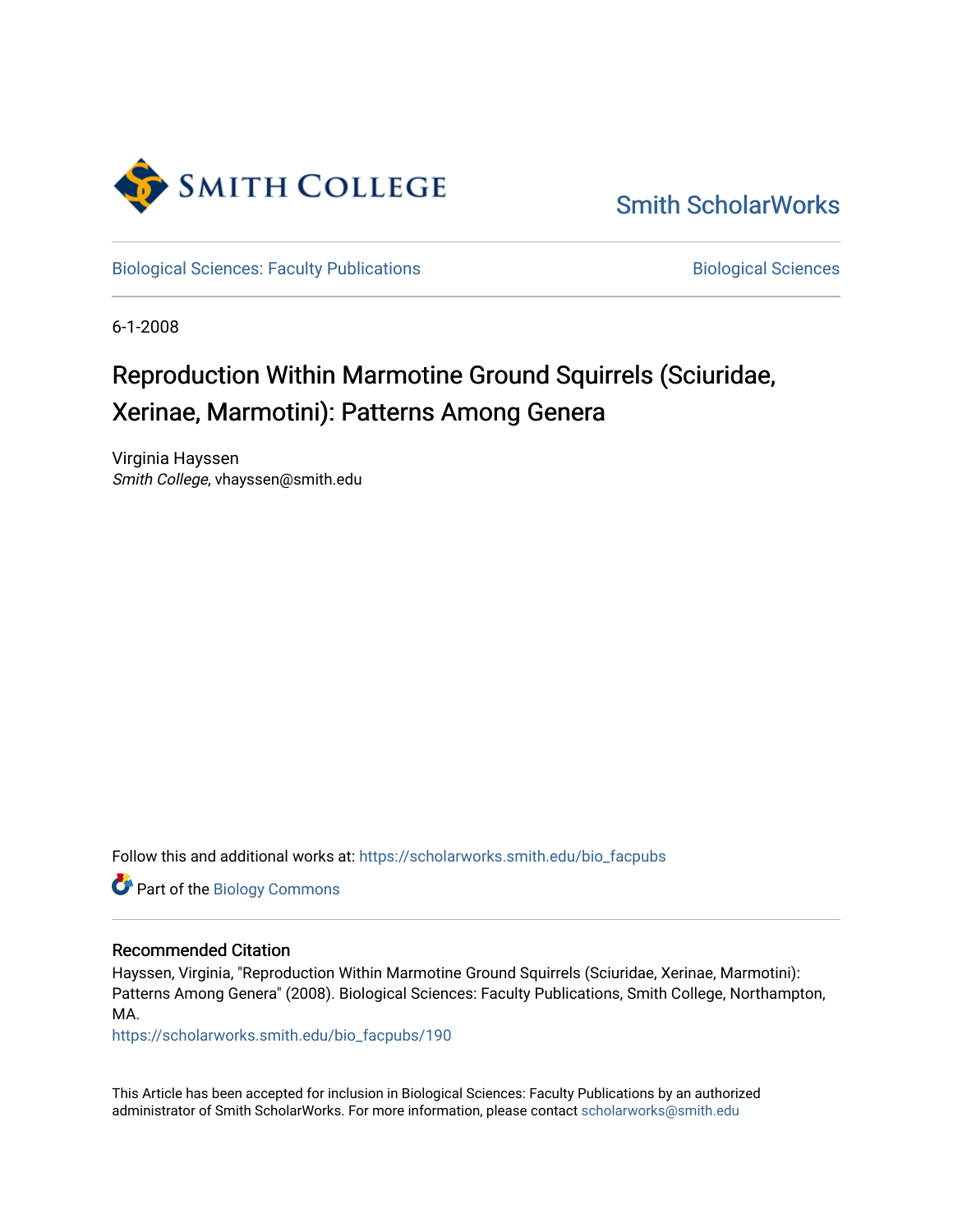# REPRODUCTION WITHIN MARMOTINE GROUND SQUIRRELS (SCIURIDAE, XERINAE, MARMOTINI): PATTERNS AMONG GENERA

# VIRGINIA HAYSSEN\*

Department of Biological Sciences, Smith College, Northampton, MA 01063, USA

The sciurid tribe Marmotini has a distinctive, highly specialized reproductive profile characterized by annually produced litters of many offspring, each of small mass and fast growth rate. However, not all genera of marmotines follow the reproductive profile of the tribe. In fact, included in the tribe are squirrels with the highest and lowest energetic investment into reproduction of the entire family. Because of its large litter size, Ammospermophilus has the largest energetic investment into reproduction of nearly all squirrels. Also, Ammospermophilus is not limited to 1 litter per year. At the opposite extreme, Marmota has the smallest energetic investment into reproduction of all squirrels. Of the other 4 marmotine genera, reproduction in Cynomys is similar to that of Marmota, whereas that of Tamias is similar to that of Ammospermophilus; reproduction in Sciurotamias and Spermophilus may reflect their phylogenetic positions. Litter size in the basal Sciurotamias (2.5) is the lowest for all marmotines and is closest to that of other squirrel taxa. Consistent with the probable paraphyly of the genus, spermophiline data are the most variable and many reproductive characters sort along the probable clades within Spermophilus. For spermophilines, a litter size of 4 is probably basal and the larger litter sizes of 6–8 in some clades are derived. Two other derived features are the low offspring biomass in Marmota and a short time between conception and weaning in a spermophiline clade of predominantly New World species. Overall, reproductive investment within marmotines has followed 2 patterns: the larger marmotines (Cynomys and Marmota) have a reduced annual energetic investment compared with a higher reproductive investment in the smaller marmotines (*Ammospermophilus* and *Tamias*). Thus, body size is a key aspect in the diversification of reproductive patterns in the Marmotini.

Key words: allometry, gestation, ground squirrels, lactation, litter size, Marmotini, reproductive effort, reproductive investment

Patterns of reproductive investment for squirrels overall are dominated by marmotine ground squirrels (subfamily Xerinae, tribe Marmotini). Marmotines (Table 1) represent one-third of all sciurid species, but 48–72% of all available reproductive data (Hayssen 2008a). Ground squirrels, as a grade, do not have a distinct reproductive profile, because marmotine and nonmarmotine ground squirrels differ (Hayssen 2008a; Waterman 1996). Nonmarmotine ground squirrels have a reproductive pattern similar to that of tree squirrels, a pattern intermediate between those of marmotines and flying squirrels.

The reproductive profile of marmotines is distinctive and highly specialized (Hayssen 2008a). This speciose, wellstudied, ground-dwelling tribe has large body size, often

- 2008 American Society of Mammalogists www.mammalogy.org

hibernates, and has a reproductive profile characterized by an annually produced litter of many offspring each of small neonatal mass. Individuals at weaning are the smallest of all squirrels relative to adult body mass but total mass of litters at weaning is the highest. Gestation and lactation are very short, and growth rates are the highest for all squirrels. Many marmotines only produce a single litter per year. But do all marmotines follow this general pattern?

The taxonomic diversity of marmotines (Table 1) suggests that reproductive patterns may differ across genera. Previous studies (Armitage 1981; Levenson 1979; Lord 1960; Moore 1961; Morton and Tung 1971; Waterman 1996) on marmotines focused either on how the reproduction of a some marmotines matches a particular set of environmental or ecological constraints (life-history traits in 18 species of Marmotini versus length of active season [Armitage 1981] and growth rates of 18 species of Marmotini versus hibernation [Levenson 1979; Morton and Tung 1971]) or on how the reproduction of marmotines compares to other squirrels facing contrasting

<sup>\*</sup> Correspondent: vhayssen@email.smith.edu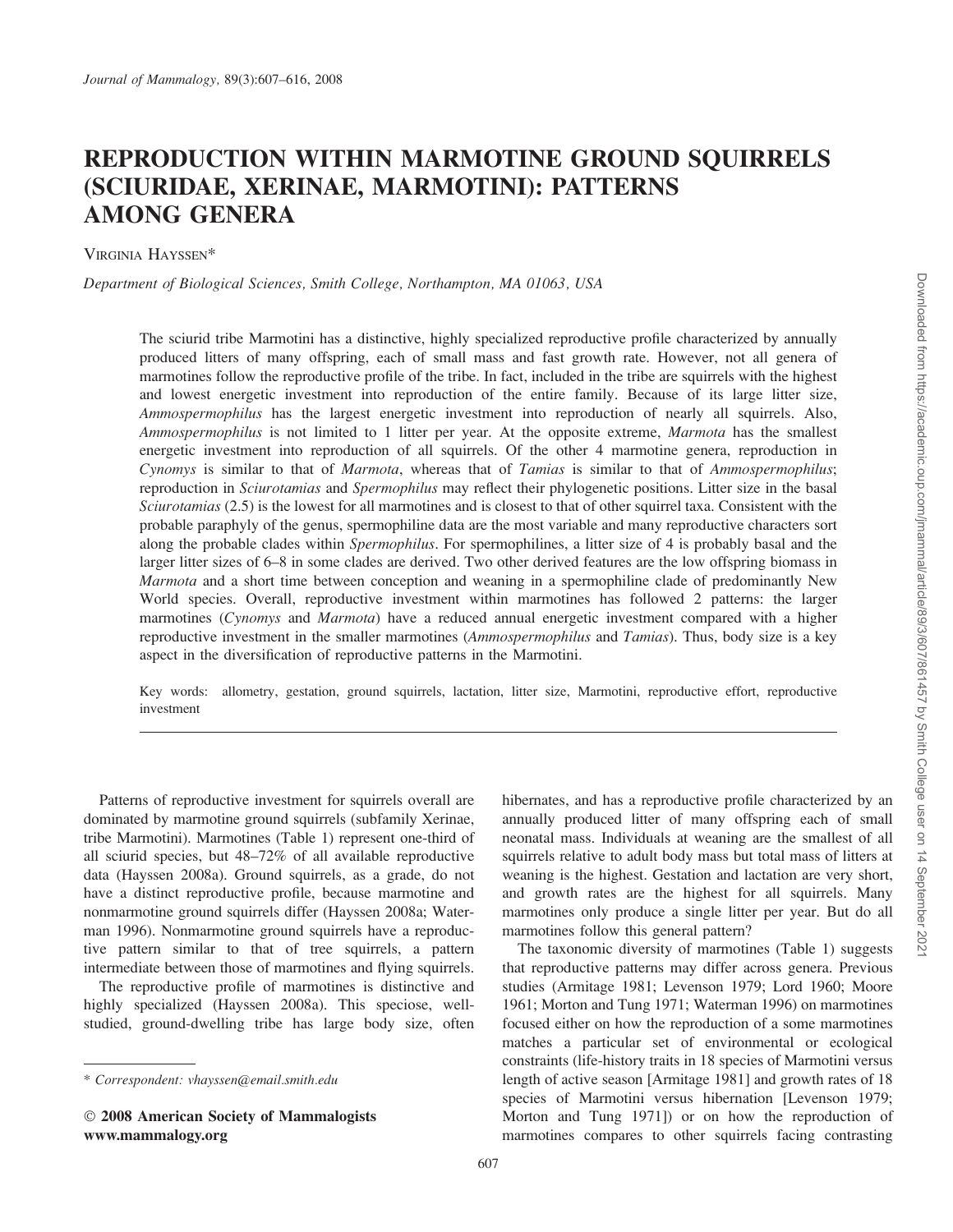TABLE 1.—Geographic, taxonomic, and ecological diversity within Marmotini (Sciuridae, Xerinae) arranged by body size. Marmotines are a Northern Hemisphere taxon and most (Tamias excepted) live in open areas with sparse vegetation.

Tamias (chipmunks) North America and northern Asia; more forested areas than other marmotines 25 species  $40 - 100$  g Some hibernation, not colonial Ammospermophilus (antelope ground squirrels) Primarily southwestern North America 5 species 100-150 g Active year-round, no hibernation, social Sciurotamias (rock squirrels) China; rocky talus and cliffs 2 species 250-300 g Do not hibernate Spermophilus (ground squirrels, susliks) North America, Eurasia Paraphyletic, 41 species 100-800 g Hibernation common, some colonial Cynomys (prairie dogs) Primarily central North America 5 species 500-1,000 g Colonial, some hibernation Marmota (marmots, woodchucks) Northern North America and Eurasia 14 species 3,000-8,000 g Highly seasonal, long hibernation, some colonial

constraints (litter size versus latitude in 10 tree and flying squirrels, 7 chipmunks, and 15 ground squirrels from North America [Lord 1960]; and litter size in 17 tree squirrels from 4 climatic regions and litter size versus latitude in 25 species of nearctic Marmotini [Moore 1961]). No study to date has examined reproduction across the entire marmotine tribe.

The essence of natural selection is differential reproduction. Body size, ecological niche, and phylogenetic history are major evolutionary influences on reproductive investment. All marmotines are ground-dwelling squirrels with similar ecological profiles (compared with tree or flying squirrels) but marmotines live from hot, arid deserts to arctic plains. Unfortunately, no consistent data exist that categorize marmotine species with respect to ecological habitat. Previous studies of squirrels (Heaney 1984; Lord 1960; Moore 1961; Viljoen and Du Toit 1985; Waterman 1996) used latitude or broadly defined geographic units (neotropical, oriental, African, Ethiopian, tropical, temperate, nearctic, holarctic, and palearctic) to estimate the affect of climate on reproduction. Higher latitudes were correlated with increased litter size in squirrels (Lord 1960; Moore 1961). Also, squirrels in tropical, neotropical, Ethiopian, oriental, or African regions had smaller litter sizes and longer breeding seasons than those in palearctic, nearctic, or holarctic regions (Moore 1961; Viljoen and Du Toit 1985; Waterman 1996). Larger sample sizes would be expected

to confirm these trends, but did not (Hayssen 2008a). Thus, at the level of measurement available, climatic effects are not apparent on the reproduction of marmotines. However, reproductive investment within marmotines could exhibit patterns related to body size and ancestry. How do reproductive traits vary across marmotines?

Three major components of reproductive investment are number of offspring produced (litter size), energetic input into offspring (neonatal or weaning mass, or litter mass at birth or at weaning), and time devoted to reproductive effort (gestation: time from conception to parturition; lactation: time from parturition to weaning; or total effort: time from conception or mating to weaning). These aspects of reproduction are commonly measured and provide a window to viewing reproduction in an evolutionary context. They also allow us to explore the evolution of reproduction in marmotines.

Finally, the genus Spermophilus is probably paraphyletic (Harrison et al. 2003; Herron et al. 2004). If evolutionary forces operated differently among the spermophiline clades then these clades might exhibit differences in reproductive investment. Examination of the data here can test this hypothesis. Thus, the goals of this paper are to assess the effects of allometry and phylogeny on reproductive investment in marmotine squirrels, to examine patterns of reproduction within marmotine genera, and to explore the evolution of reproduction in marmotines, especially spermophilines.

# MATERIALS AND METHODS

Reproductive data.—Reproductive data, including litter size, gestation length (conception or mating to birth), neonatal mass, lactation length (birth to weaning), weaning mass, and litters per year, were obtained for 84 species (91% of 92 species) from 261 references in Hayssen et al. (1993) and 51 references in Hayssen (2008a). Not all reproductive variables were available for all species (Hayssen 2008a). No reproductive data were found for Ammospermophilus insularis, Sciurotamias forresti, Spermophilus adocetus, Spermophilus atricapillus, Spermophilus brevicauda, Spermophilus musicus, Spermophilus pallidicauda, and Spermophilus ralli.

Reproductive data include those for young females as well as adults. Primiparous females and females at the end of their reproductive lives may have litter sizes and reproductive investment patterns that differ from prime adult females. These are within-species, not across-species, effects. As such, variation due to age is not a confounding factor, although it will increase the variance of any given variable and hence make statistical significance more difficult to detect.

Litter-size values combine counts of corpora lutea, embryos, placental scars, neonates, offspring within a nest or at den emergence, as well as instances in which units were not given. Of the  $>400$  litter-size values for marmotines in Hayssen et al. (1993), 46% were from in utero litter-size counts, 27% were from postnatal young, and 27% had unidentified units. Excluding measures without units, most  $(85%)$  marmotines with  $>2$ estimates of litter size had both uterine and postnatal measures. The 15% of species with data for only 1 measure are spread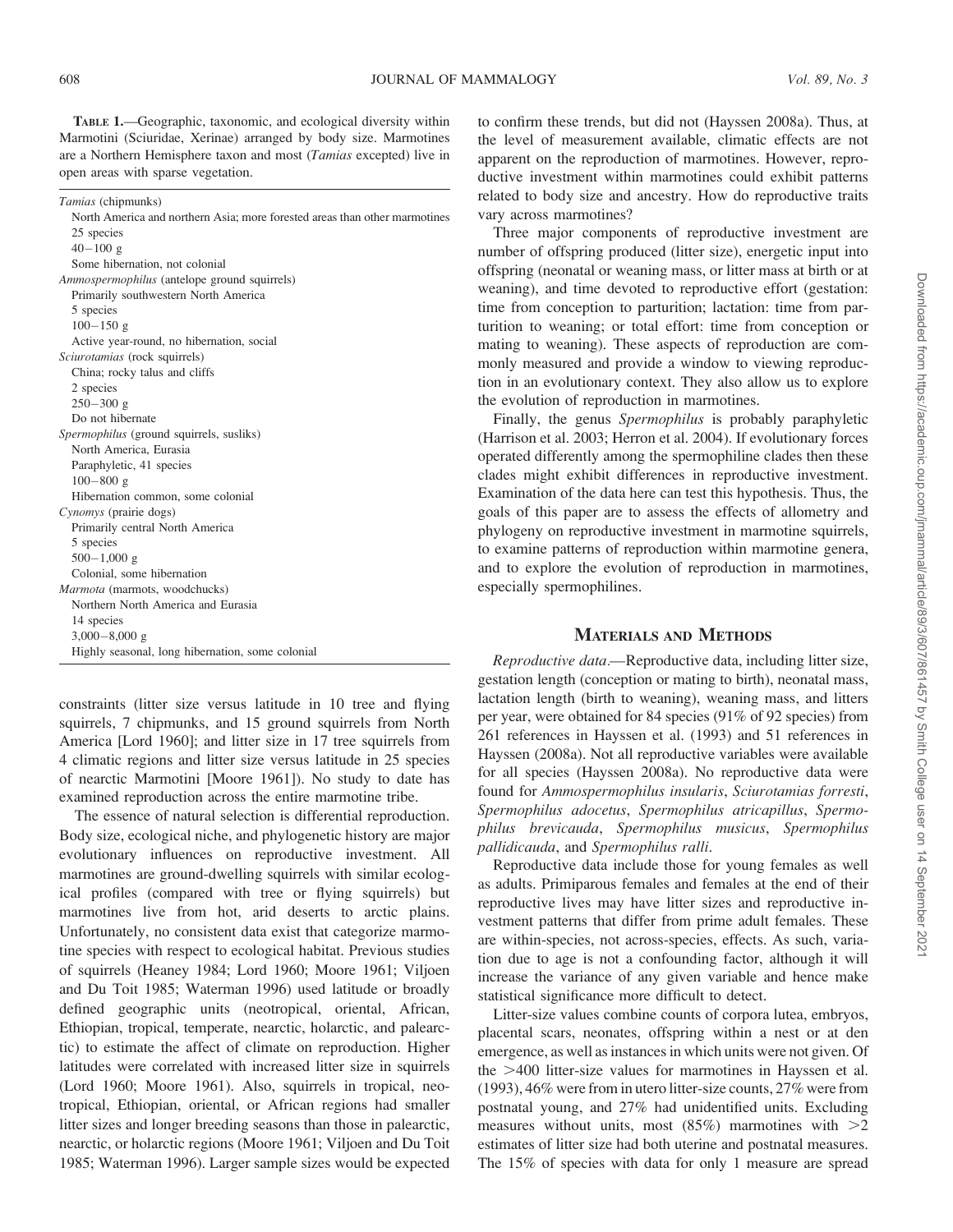across the 6 genera. Thus, the use of different measures of litter size is not a confounding variable but will increase the variance and make detecting statistical significance more difficult.

Composite reproductive measures (with parenthetical units) were calculated as follows: duration of reproduction  $(days)$  = length of gestation  $+$  length of lactation; litter mass at birth  $(g)$  = litter size  $\times$  neonatal mass; litter mass at weaning (g) = litter size  $\times$  weaning mass; growth during gestation (g/days) = litter mass at birth/gestation length; growth during lactation  $(g/d)$  = (litter mass at weaning – litter mass at birth)/lactation length; overall growth during reproduction ( $g/days$ ) = litter mass at weaning/duration of reproduction. Average litter size from both in utero and postbirth counts was used to estimate litter mass at weaning. Therefore, postbirth mortality is only partially included in litter mass at weaning.

Developmental state of neonates at birth (i.e., precocial or altricial) is an important component of reproductive investment. Unfortunately, consistent data on this facet of reproduction are not broadly available and this study does not address the precocial–altricial dimension.

Phylogeny.—Genera and species were classified according to Thorington and Hoffmann (2005). Clades of Spermophilus were from Harrison et al. (2003) as follows (clade identification of Herron et al. [2004] is given parenthetically): clade A (S-1): adocetus (no data) and annulatus; clade B (S-7): atricapillus (no data), beecheyi, lateralis, madrensis, saturatus, and variegatus; (clade C is Marmota); clade D (S-6): alashanicus, citellus, dauricus, erythrogenys, fulvus, major, musicus (no data), pygmaeus, relictus, suslicus, and xanthoprymnus; clade E (S-2): armatus, beldingi, brunneus, canus, columbianus, elegans, mollis, parryii, richardsonii, townsendii, undulatus, and washingtoni; clade F (S-3, S-4, and S-5): franklinii, mexicanus, mohavensis, perotensis, spilosoma, tereticaudus, and tridecemlineatus. Harrison et al. (2003) did not include brevicauda, pallidicauda, or ralli, but I found no reproductive data for these species.

For the purposes of this manuscript I will refer to Harrison et al.'s (2003) spermophiline clades as follows. Clade A is the annulatus clade because I only found data for annulatus. Species in both clades B and F are from Mexico or the southwestern United States, but they are placed in different subgenera (Thorington and Hoffmann 2005): Otospermophilus for clade B and Ictidomys or Xerospermophilus for clade F. I refer to clade B as Otospermophilus and clade F as Ictidomys (because that subgenus name is used for more species in this clade than Xerospermophilus). The subgenus name Spermophilus has been used for both clades D and E, but clade D has species primarily from Eurasia and those from clade E are predominantly from North America. I refer to clade D as the Old World clade and clade E as the New World clade. In sum, the monikers used here are: clade A, annulatus; clade B, Otospermophilus; clade D, Old World; clade E, New World; and clade F, Ictidomys.

Allometric analyses.—Body mass was used to investigate allometric effects on reproduction. Body mass of females was used whenever possible rather than mass of males or mass of adults of unknown sex. Body-mass data were available for 80 of the 84 species with reproductive data (Hayssen, 2008b). For the remaining 4 species, body mass was estimated from head– body length from the following equation (Hayssen 2008b):  $log_{10}$  mass  $= -4.30 + 2.91(log_{10}$  head–body length). This equation is based on data from more than 4,000 squirrels from 233 species and has an  $R^2$  of 97.2%. The estimates are: Marmota camtschatica (head–body length, 508 mm), estimated mass 3,764 g; Spermophilus alashanicus (head–body length, 199 mm), estimated mass 247 g; Spermophilus major (head– body length, 260 mm), estimated mass 537 g; and Spermophilus relictus (head–body length, 236 mm), estimated mass 404 g.

The genera Ammospermophilus, Cynomys, and Sciurotamias individually have few species: 5, 5, and 2 respectively. Littersize data are available for all Cynomys, 80% of the *Ammosper*mophilus, and half the Sciurotamias. Fewer data are available for other reproductive parameters. In fact, only litter size is known for Sciurotamias although much more data are available for Ammospermophilus and Cynomys. One consequence of the low diversity is that genus-level allometric relationships are based on few data points and would be so even if data were available for all species. A 2nd consequence of the small number of data points is that a single datum may strongly influence a statistic. These issues do not negate the value of allometric relationships because the bivariate allometric equations are descriptive as well as analytical, just as statistical means are descriptive for univariate variables. The questions addressed here are descriptive (what is the pattern for each genus) as well as analytical (what do these patterns infer about the biology of marmotines). The statistics are exceptionally valuable in this context but individuals using them need to examine the individual data points before making conclusions about trends. In this manuscript, when a single data point has a large influence on a trend I have not concluded that the trend was biologically meaningful even if the trend was statistically significant. Thus, the interpretations from the statistical analyses are conservative.

Statistical analyses.—Common-log transformations were performed to improve symmetry of distributions across species, but even with these transformations gestation length, neonatal mass, and body mass are not normally distributed. Sample sizes are numbers of species. Both traditional statistical models and phylogenetic independent contrasts (PICs) were used for allometric analyses and are reported when samples sizes were  $>5$  species.

Traditional statistical treatment was by a variety of general linear models (GLMs) using  $n - 1$  genera as independent explanatory variables, with Spermophilus as the normative genus. The models included analysis of variance (when body mass has no effect), least-squares regression, multiple regression, or analysis of covariance, as appropriate (Hayssen and Lacy 1985; Snedecor and Cochran 1980). Results for these models are preceded by the label ''GLM.'' Interaction effects were tested by partial F-statistics and are reported if significant. If not significant, interaction effects were withdrawn from the models. Type III sums of squares were used to assess significance of individual genera. Deviations of residuals from a normal distribution are noted in the "Results" section.  $R^2$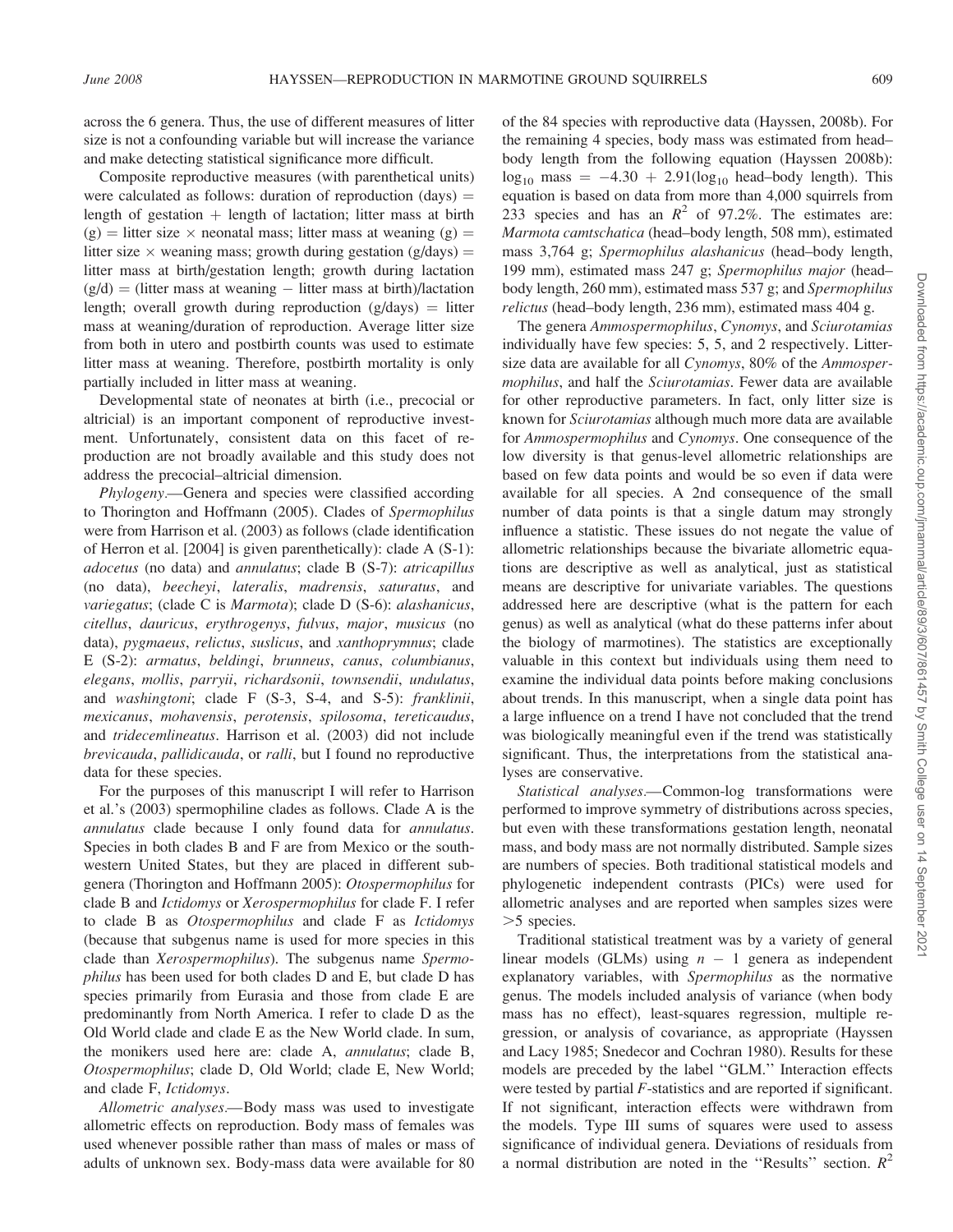

FIG. 1.—Allometry of litter size among genera of Marmotini ( $n =$ 82 species; Tamias canipes and T. sonomae superimposed). Key to genera from smallest to largest body mass: Tamias (left-facing triangles), Ammospermophilus (circles), Spermophilus (right-facing triangles), Sciurotamias (upright triangle), Cynomys (squares), Marmota (diamonds). All variables are in log10 units.

values are provided only for regression models with  $P < 0.05$ . To assess significance when doing multiple comparisons among genera for the same reproductive variable, nominal levels of significance were divided by the number of comparisons to maintain experiment-wide error rates of  $\alpha$  < 0.05 (Dunn 1961).

For all the major reproductive variables (litter size, gestation and lactation lengths, neonatal mass, litter mass at birth, weaning mass, and litter mass at weaning), phylogenetic independent contrasts were performed with Mesquite (Maddison and Maddison 2007) and PDAP (Milford et al. 2003) using the phylogeny in Herron et al. (2004). Branch lengths were assigned by the method of Pagel (1992). Results for these analyses are preceded by the label ''PIC.'' Six species were not present in Herron et al. (2004) and were placed as follows. Sciurotamias davidianus was put basal to all other genera (Mercer and Roth 2003). Tamias alpinus was placed within the minimus–panamintinus–quadrimaculatus group (Clawson et al. 1994). T. speciosus was placed with amoenus (Best et al. 1994; Piaggio and Spicer 2001). Spermophilus canus was placed with Sp. mollis (Thorington and Hoffmann 2005). Sp. alashanicus was placed with Sp. pallidicauda (Harrison et al. 2003). Ammospermophilus nelsoni was placed with A. interpres (Best et al. 1990).

# **RESULTS**

The reproductive profile of Marmotini (large litter size, and short gestation and lactation) is distinctive among squirrels, but like other squirrels, allometric effects strongly influence mass at birth and weaning, and phylogenetic effects have a prominent influence on litter size, gestation length, and lactation length. Within this broad pattern, genera differ (Figs. 1–3). Results are presented for each reproductive variable.



FIG. 2.—Allometry of the temporal investment into reproduction among genera of Marmotini: A) gestation length ( $n = 54$ ), B) lactation length ( $n = 50$ ; Tamias palmeri and T. panamintinus superimposed), C) gestation plus lactation ( $n = 44$ ). Key to genera from smallest to largest body mass: Tamias (left-facing triangles), Ammospermophilus (circles), Spermophilus (right-facing triangles), Cynomys (squares), Marmota (diamonds). All variables are in log10 units.

# Comparisons by Reproductive Variable

Litter size.—Analysis of litter size ( $n = 82$ ; Fig. 1) indicated no interaction effects between body mass and individual genera (GLM:  $P = 0.28$ ). Litter size was not related to maternal mass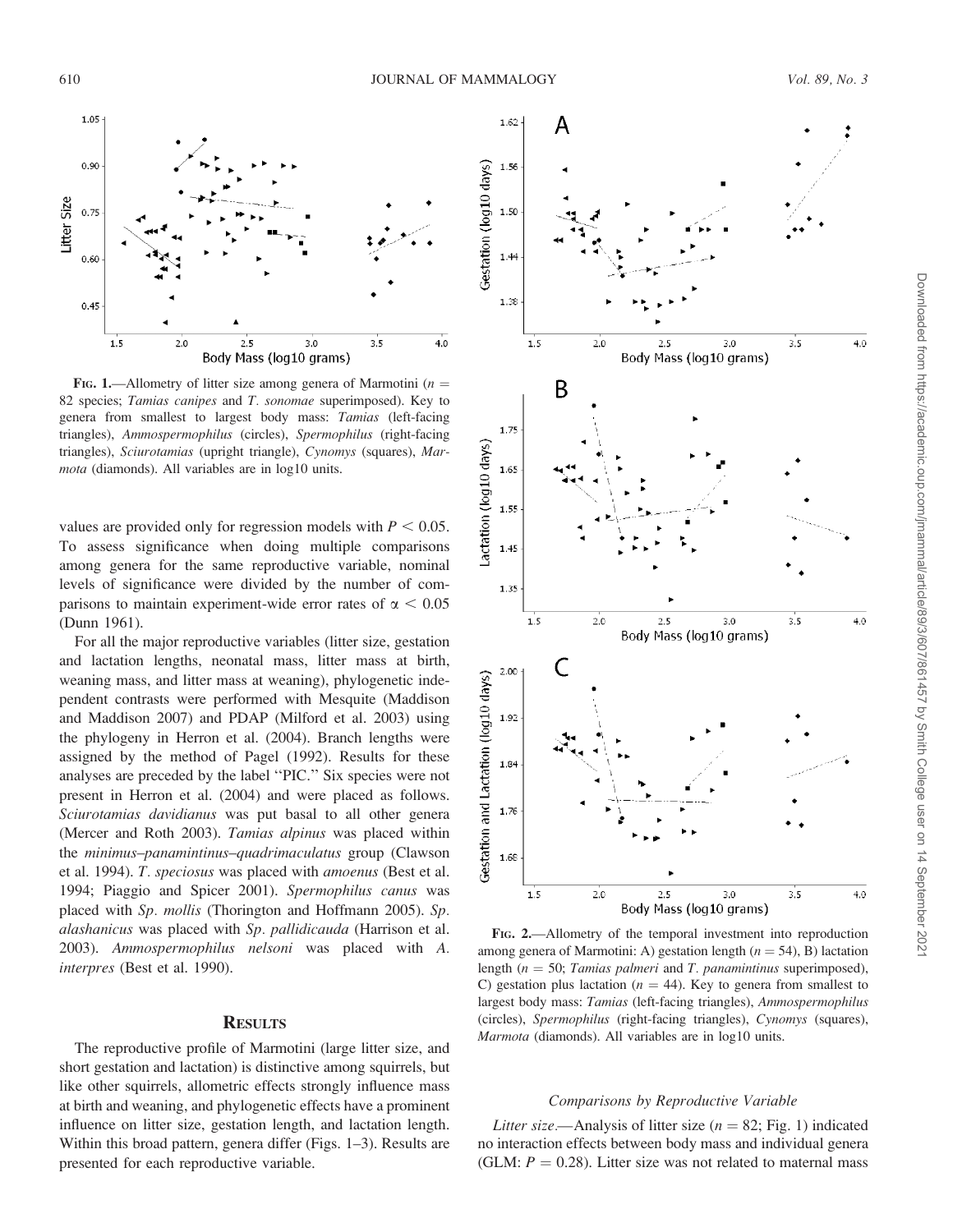

TABLE 2.—Gestation and lactation lengths (days), by genus and for spermophiline clades.

|                        |                  | Gestation length |           |                  | Lactation length |           |  |  |
|------------------------|------------------|------------------|-----------|------------------|------------------|-----------|--|--|
| Genus                  | $\boldsymbol{n}$ | $\overline{X}$   | Range     | $\boldsymbol{n}$ | X                | Range     |  |  |
| Ammospermophilus       | 3                | 27.9             | $26 - 29$ | 3                | 47.9             | $30 - 65$ |  |  |
| Cynomys                | 3                | 31.5             | $30 - 35$ | 4                | 40.5             | $33 - 47$ |  |  |
| <i>Marmota</i>         | 10               | 34.1             | $29 - 41$ | 7                | 34.1             | $24 - 47$ |  |  |
| <i>Sciurotamias</i>    | $\theta$         |                  |           | $\Omega$         |                  |           |  |  |
| Spermophilus           | 23               | 26.8             | $23 - 32$ | 23               | 35.6             | $21 - 60$ |  |  |
| annulatus              | $\theta$         |                  |           | $\Omega$         |                  |           |  |  |
| <i>Ictidomys</i>       | 5                | 26.8             | $24 - 28$ | 5                | 38.1             | $28 - 48$ |  |  |
| New World              | 9                | 24.6             | $23 - 27$ | 10               | 29.2             | $21 - 35$ |  |  |
| Old World              | 6                | 28.4             | $23 - 31$ | 4                | 39.6             | $29 - 60$ |  |  |
| <i>Otospermophilus</i> | 3                | 30.3             | $28 - 32$ | $\overline{4}$   | 44.6             | $39 - 49$ |  |  |
| <b>Tamias</b>          | 15               | 30.7             | $28 - 36$ | 13               | 41.4             | $30 - 52$ |  |  |

(GLM:  $P = 0.96$ ; PIC:  $P = 0.26$ ); however, genera had significantly different litter sizes (GLM:  $P \le 0.0005$ ,  $R^2 =$ 53%) and for Tamias litter size and body mass were correlated (GLM:  $n = 25$ ,  $P = 0.046$ ,  $R^2 = 16\%$ ). Litter size in Ammospermophilus was significantly different from that of all genera but Spermophilus; that of Spermophilus differed from those of Marmota, Tamias, and Sciurotamias; and litter sizes of Cynomys, Marmota, Tamias, and Sciurotamias did not differ from each other (GLM:  $P < 0.003$  for each significant comparison). Sciurotamias had the smallest litter size (2.5). Generally litter size was 4 or 5 for Cynomys, Marmota, and *Tamias* and  $>6$  ( $\bar{X} = 8.3$ ) for *Ammospermophilus*. Litter size was 2–5 for 8 of 34 Spermophilus and  $>$ 5 for the remaining 26 species. Clades within Spermophilus had roughly different litter sizes (GLM:  $n = 34, P = 0.087$ ).

Gestation length.—For gestation length ( $n = 54$ ; Fig. 2A; Table 2) interaction effects between body mass and individual genera were not significant (GLM:  $P = 0.14$ ). Body mass had no significant affect on gestation length (GLM:  $P = 0.13$ ; PIC:  $P = 0.061$ ), but genus effects were significant (GLM:  $n = 54$ ,  $P < 0.0005$ ,  $R^2 = 48\%$ ). Gestation in Spermophilus differed significantly from that in Marmota and Tamias (GLM:  $P$  < 0.005), but other pairwise comparisons among genera were not significant. Overall, the shortest gestation lengths were in Spermophilus (3–4 weeks). Within Spermophilus, gestation length broke down by clade (GLM:  $n = 23$ ,  $P = 0.002$ ,  $R^2 =$ 47%). Tamias species were smaller in size but had longer gestation lengths (4–5 weeks) than those in Spermophilus. Groundhogs and marmots (Marmota) are much larger than

FIG. 3.—Allometry of energetic investment into reproduction among genera of Marmotini: A) neonatal mass  $(n = 30)$ , B) litter mass at birth ( $n = 30$ ; Spermophilus tereticaudus and S. tridecemli*neatus* superimposed), C) weaning mass ( $n = 34$ ), and D) litter mass at weaning ( $n = 33$ ; Tamias palmeri and T. panamintinus superimposed) versus body mass. Key to genera from smallest to largest body mass: Tamias (left-facing triangles), Ammospermophilus (circles), Spermophilus (right-facing triangles), Cynomys (squares), Marmota (diamonds). All variables are in log10 units.  $\leftarrow$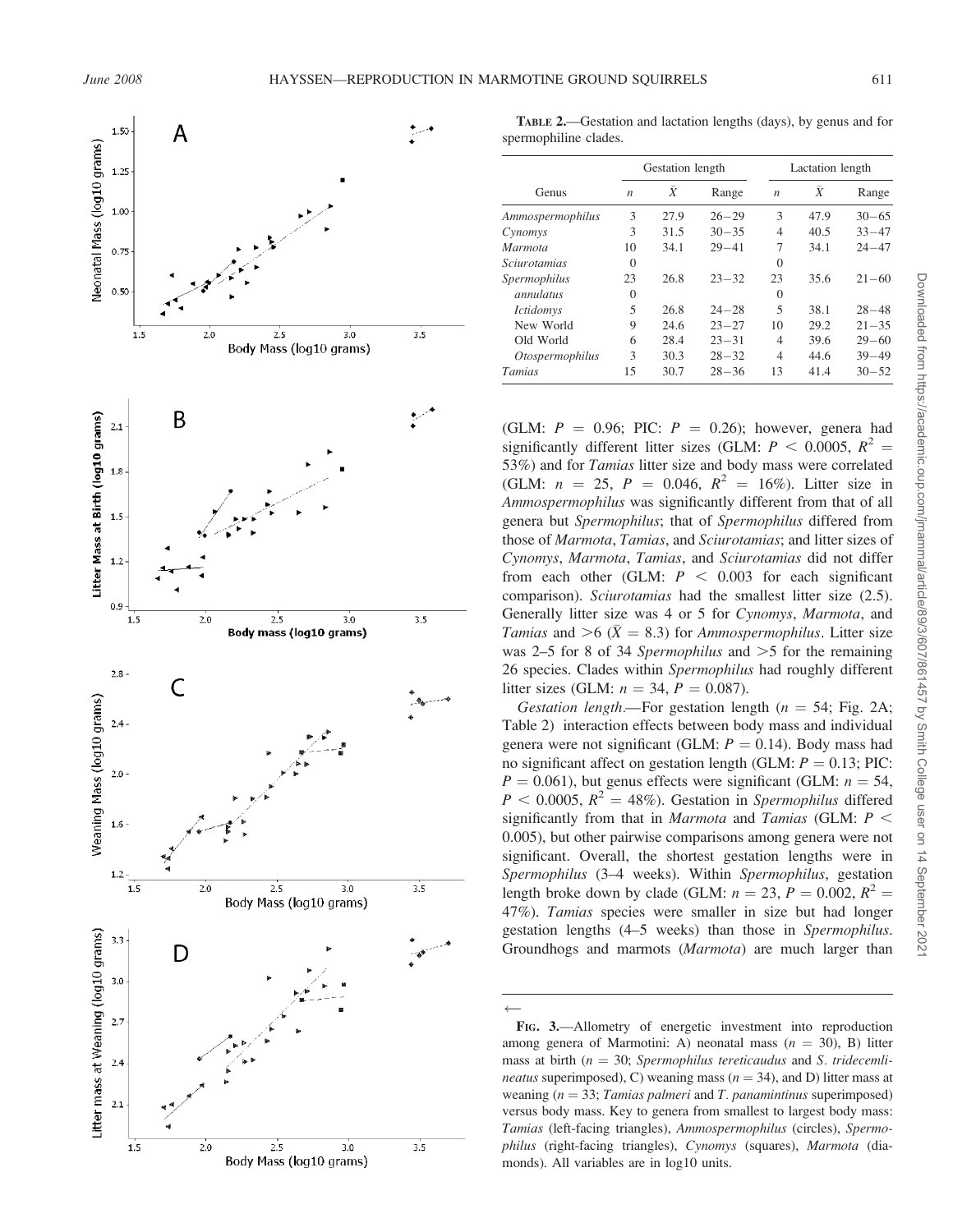TABLE 3.—Litter size and neonatal or litter mass as percentage of mass of females, by genus and for spermophiline clades.

| Genus                  | Litter size      |      |             | Neonatal mass    |      |             | Litter mass      |           |               |
|------------------------|------------------|------|-------------|------------------|------|-------------|------------------|-----------|---------------|
|                        | $\boldsymbol{n}$ | X    | Range       | $\boldsymbol{n}$ | X    | Range       | $\boldsymbol{n}$ | $\bar{X}$ | Range         |
| Ammospermophilus       | 4                | 8.38 | $6.6 - 9.7$ | 3                | 3.51 | $3.3 - 3.7$ | 3                | 27.90     | $24.1 - 31.9$ |
| Cynomys                |                  | 4.78 | $4.2 - 5.5$ |                  | 1.78 |             |                  | 7.47      |               |
| <b>Marmota</b>         | 13               | 4.57 | $3.1 - 6.1$ | 3                | 1.03 | $0.8 - 1.2$ |                  | 4.82      | $4.4 - 5.4$   |
| <i>Sciurotamias</i>    |                  | 2.50 |             | $\mathbf{0}$     |      |             |                  |           |               |
| Spermophilus           | 34               | 6.26 | $3.6 - 8.6$ | 15               | 2.35 | $1.2 - 3.6$ | 15               | 14.90     | $5.5 - 29.7$  |
| annulatus              |                  | 4.00 |             | $\mathbf{0}$     |      |             | $\Omega$         |           |               |
| <b>Ictidomys</b>       |                  | 6.88 | $6.2 - 8.1$ | 4                | 2.36 | $2.0 - 2.7$ | $\overline{4}$   | 15.99     | $14.4 - 17.1$ |
| New World              | 12               | 6.64 | $3.6 - 8.6$ | π                | 2.31 | $1.5 - 3.5$ |                  | 15.62     | $7.7 - 29.7$  |
| Old World              | $\mathbf Q$      | 6.19 | $4.6 - 8.0$ | $\Omega$         |      |             | $\Omega$         |           |               |
| <i>Otospermophilus</i> |                  | 5.07 | $4.2 - 7.1$ | $\overline{4}$   | 2.40 | $1.2 - 3.6$ | $\overline{4}$   | 12.54     | $5.5 - 19.1$  |
| Tamias                 | 25               | 4.21 | $2.5 - 5.4$ | 8                | 4.81 | $3.6 - 7.4$ | 8                | 22.73     | $13.7 - 36.0$ |

other marmotines and had 4- to 6-week gestation lengths with positive allometry (GLM:  $n = 10$ ,  $P = 0.043$ ,  $R^2 = 42\%$ ).

Lactation length.—For lactation (Fig. 2B; Table 2) neither interaction (GLM:  $P = 0.13$ ), body mass (GLM:  $P = 0.94$ ; PIC:  $P = 0.79$ , nor individual genus (GLM:  $P = 0.29$ ) effects were significant ( $n = 50$  species). For lactation, the 3 general with the most species (*Marmota*,  $n = 7$ ,  $\bar{X} = 34$  days; Spermophilus,  $n = 23$ ,  $\bar{X} = 36$  days; and Tamias,  $n = 12$ ,  $\bar{X} =$ 42 days) had very similar lactation lengths. Within Spermo*philus*, lactation length breaks down by clade (GLM:  $n = 23$ ,  $P = 0.009$ ,  $R^2 = 36\%$ ).

Conception to weaning.—Within Marmotini, gestation was shorter than lactation for all genera except Marmota. In Marmota, gestation was often equal to or longer than lactation. At 58 days, Spermophilus ( $n = 20$ ) had the shortest median time from conception to weaning. In contrast, most (8 of 11) Tamias species had reproductive intervals of 70–80 days. Overall, the time devoted to reproduction (60–80 days) was similar across genera (Fig. 2C) but that of the New World Spermophilus clade was shorter (range, 45–62 days; all Marmotini, GLM:  $n = 44$ ,  $P = 0.014$ ,  $R^2 = 27\%$ ; Spermophilus clades only, GLM:  $n = 20$ ,  $P = 0.001$ ,  $R^2 = 64\%$ ).

Neonatal mass and litter mass at birth.—For both neonatal mass ( $n = 30$ ; Fig. 3A; Table 3) and litter mass at birth ( $n = 30$ ; Fig. 3B; Table 3) interaction effects between body mass and

TABLE 4.—Weaning and litter mass at weaning as a percentage of mass of females, by genus and for spermophiline clades.

|                        |                  |       | Weaning mass  | Litter mass at weaning |                |             |  |
|------------------------|------------------|-------|---------------|------------------------|----------------|-------------|--|
| Genus                  | $\boldsymbol{n}$ | X     | Range         | $\boldsymbol{n}$       | $\overline{X}$ | Range       |  |
| Ammospermophilus       | 2                | 33.33 | $27.7 - 39.0$ | 2                      | 285.2          | $268 - 303$ |  |
| Cynomys                | 3                | 22.50 | $16.8 - 31.9$ | 3                      | 109.6          | $70 - 156$  |  |
| <i>Marmota</i>         | 5                | 11.62 | $8.0 - 16.2$  | 5                      | 51.8           | $38 - 73$   |  |
| <i>Sciurotamias</i>    | $\theta$         |       |               | $\Omega$               |                |             |  |
| Spermophilus           | 18               | 29.45 | $17.7 - 53.9$ | 17                     | 181.5          | $98 - 390$  |  |
| <i>annulatus</i>       | $\theta$         |       |               | $\Omega$               |                |             |  |
| <i>Ictidomys</i>       | 4                | 24.16 | $21.5 - 26.6$ | 4                      | 174.6          | $133 - 216$ |  |
| New World              | 9                | 30.31 | $17.7 - 53.9$ | 9                      | 194.0          | $98 - 390$  |  |
| Old World              | 1                | 37.22 |               | $\Omega$               |                |             |  |
| <i>Otospermophilus</i> | 4                | 30.85 | $23.6 - 40.2$ | 4                      | 160.4          | $126 - 211$ |  |
| Tamias                 | 6                | 42.27 | $32.7 - 48.7$ | 6                      | 191.1          | $158 - 237$ |  |

individual genera were not significant (neonatal mass, GLM:  $P = 0.63$ ; litter mass at birth, GLM:  $P = 0.62$ ). For both neonatal mass and litter mass at birth, body mass was highly significant (GLM, neonatal mass:  $P < 0.0005$ ,  $R^2 = 94\%$ ; PIC:  $P < 0.0005$ ; litter mass at birth, GLM:  $P < 0.0005$ ,  $R^2 = 88\%$ ; PIC:  $P < 0.0005$ ). Genus effects were not significant for neonatal mass (GLM:  $P = 0.11$ ), but were significant for litter mass at birth (GLM:  $P = 0.035$ , additional  $R^2 = 3\%$  after the effects of body mass were removed). For all genera with sufficient data, neonatal mass and body mass were strongly correlated. For most genera, litter mass at birth also was strongly correlated with body mass. The exception was Tamias, for which larger species had smaller than expected litter mass.

Weaning mass and litter mass at weaning.—For weaning mass ( $n = 34$ ; Fig. 3C; Table 4), interactions effects were nearly significant (GLM:  $P = 0.057$ ) and accounted for 2% of the variation in the mass of individual weanlings; genus effects were significant (GLM:  $P = 0.02$ ) but accounted for only 3% of the variation in weaning mass; whereas body mass was highly significant (GLM:  $P < 0.0005$ ) and accounted for 91% of the variation (PIC:  $P < 0.0005$ ). The interaction and genus effects were due to the nearly flat relationship with body mass for Cynomys ( $n = 3$ ) and Marmota ( $n = 5$ ). Larger species of Spermophilus and Tamias had larger offspring mass at weaning, but for Marmota such a trend was not distinct.

Armitage (1981) reported that the mass of a single young at weaning was positively correlated with gestation length and not correlated with lactation. For Cynomys, Marmota, and Spermophilus taken together, weaning mass correlated with gestation length (weaning mass versus gestation length,  $n = 23$ ,  $P = 0.023$ ; log weaning mass versus log gestation length,  $n =$ 23,  $P = 0.045$ ) but no correlation existed for marmotines overall (weaning versus gestation,  $n = 30$ ,  $P = 0.27$ ; log weaning versus log gestation,  $n = 30$ ,  $P = 0.88$ ; litter mass at weaning versus gestation,  $n = 30$ ,  $P = 0.66$ ; log litter mass at weaning versus log gestation,  $n = 30$ ,  $P = 0.57$ ). In addition, for Spermophilus and Marmota alone, gestation and weaning mass were not correlated (Spermophilus: weaning mass versus gestation length,  $n = 14$ ,  $P = 0.91$ ; log weaning mass versus log gestation length,  $n = 14$ ,  $P = 0.74$ ; Marmota: weaning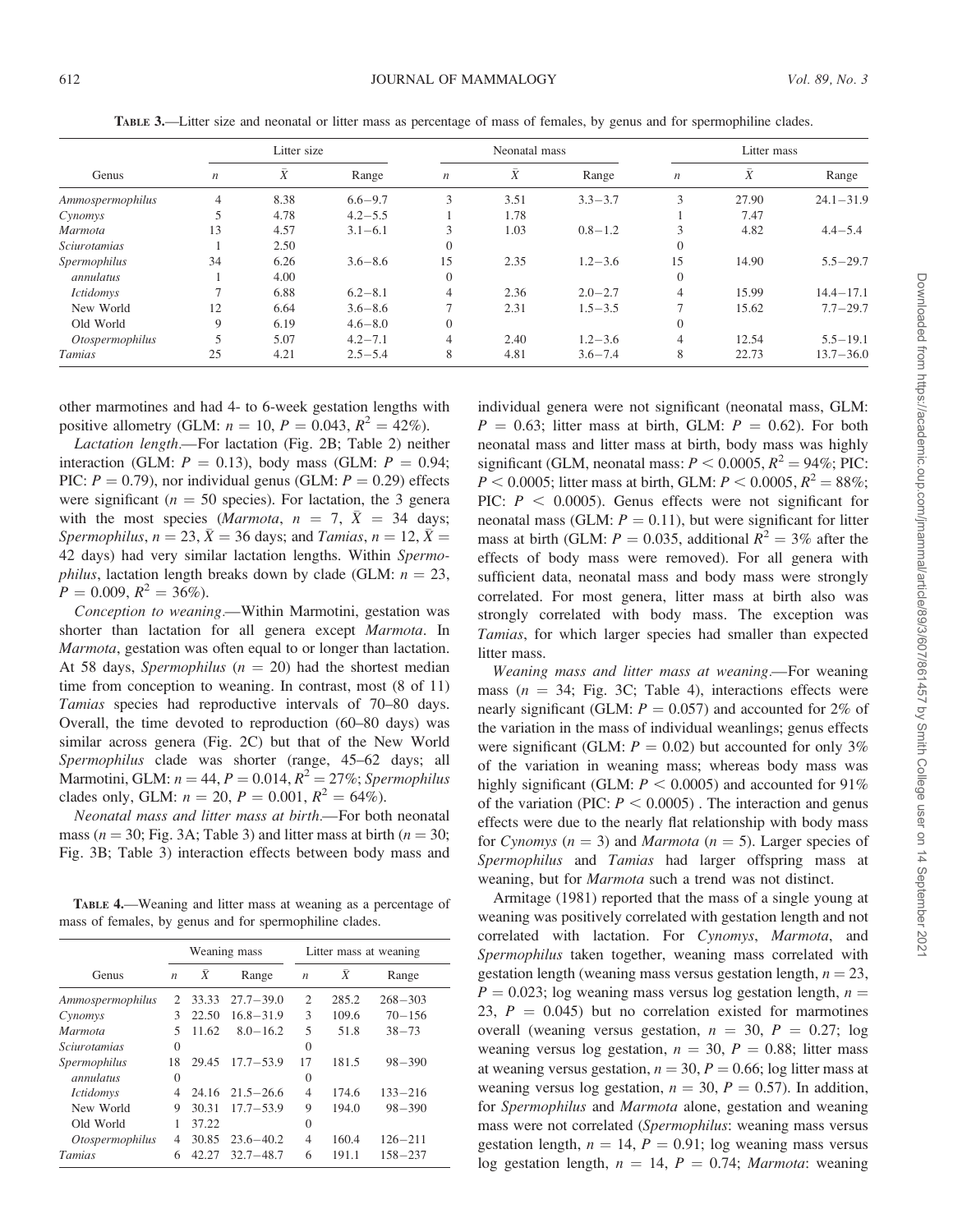TABLE 5.—Growth rates by genus and for spermophiline clades (overall is from conception to weaning). Upper: Absolute growth rates (g/day; see "Materials and Methods" for calculations). Lower: Growth rate relative to adult mass as percent of adult mass gained per day ( $=$  (absolute growth rate/adult mass)  $\times$  100).

| Genus               | During gestation |           |             | During lactation |           |               | Overall          |           |               |
|---------------------|------------------|-----------|-------------|------------------|-----------|---------------|------------------|-----------|---------------|
|                     | $\boldsymbol{n}$ | $\bar{X}$ | Range       | $\boldsymbol{n}$ | $\bar{X}$ | Range         | $\boldsymbol{n}$ | $\bar{X}$ | Range         |
| Absolute rate       |                  |           |             |                  |           |               |                  |           |               |
| Ammospermophilus    | 3                | 1.17      | $0.8 - 1.8$ | $\sqrt{2}$       | 7.73      | $3.8 - 11.6$  | $\sqrt{2}$       | 4.99      | $2.9 - 7.1$   |
| Cynomys             |                  | 1.91      |             | $\mathbf{1}$     | 11.9      |               | 3                | 11.14     | $7.6 - 14.2$  |
| Marmota             | $\overline{2}$   | 4.56      | $4.0 - 5.2$ | $\overline{2}$   | 50.3      | $27.6 - 73.0$ | $\overline{4}$   | 25        | $17.6 - 36.8$ |
| Sciurotamias        | $\Omega$         |           |             | $\theta$         |           |               | $\overline{0}$   |           |               |
| Spermophilus        | 13               | 1.53      | $0.9 - 3.1$ | 12               | 16.3      | $4.4 - 47.1$  | 15               | 11.09     | $2.4 - 27.8$  |
| <i>annulatus</i>    | $\Omega$         |           |             | $\theta$         |           |               | $\overline{0}$   |           |               |
| <b>Ictidomys</b>    | 3                | 1.02      | $0.9 - 1.3$ | $\mathfrak{2}$   | 7.33      | $4.4 - 10.3$  | 4                | 6.32      | $2.4 - 14.2$  |
| New World           | $\overline{7}$   | 1.74      | $1.3 - 3.1$ | 6                | 22.18     | $11.4 - 47.1$ | 8                | 14.19     | $6.8 - 27.8$  |
| Old World           | $\Omega$         |           |             | $\overline{0}$   |           |               | $\overline{0}$   |           |               |
| Otospermophilus     | 3                | 1.55      | $0.9 - 2.5$ | $\overline{4}$   | 11.98     | $5.8 - 18.2$  | 3                | 9.17      | $4.7 - 11.8$  |
| Tamias              | $\overline{7}$   | 0.45      | $0.3 - 0.5$ | 5                | 2.54      | $1.6 - 3.8$   | 5                | 1.58      | $1.1 - 2.4$   |
| Relative rate       |                  |           |             |                  |           |               |                  |           |               |
| Ammospermophilus    | 3                | 1.01      | $0.1 - 1.2$ | $\mathfrak{2}$   | 6.05      | $4.2 - 7.9$   | $\mathfrak{2}$   | 4.01      | $3.2 - 4.8$   |
| Cynomys             |                  | 0.22      |             |                  | 1.35      |               | 3                | 1.62      | $0.9 - 2.5$   |
| Marmota             | $\overline{2}$   | 0.16      | $0.1 - 0.2$ | $\mathfrak{2}$   | 1.81      | $1.0 - 2.6$   | $\overline{4}$   | 0.84      | $0.6 - 1.3$   |
| <b>Sciurotamias</b> | $\theta$         |           |             | $\mathbf{0}$     |           |               | $\theta$         |           |               |
| Spermophilus        | 13               | 0.58      | $0.2 - 1.2$ | 12               | 5.16      | $2.7 - 12.7$  | 15               | 3.22      | $1.7 - 7.5$   |
| annulatus           | $\Omega$         |           |             | $\theta$         |           |               | $\overline{0}$   |           |               |
| Ictidomys           | 3                | 0.61      | $0.6 - 0.6$ | $\mathfrak{2}$   | 5.14      | $3.1 - 7.2$   | $\overline{4}$   | 2.79      | $1.7 - 3.9$   |
| New World           | $\overline{7}$   | 0.64      | $0.3 - 1.2$ | 6                | 6.35      | $3.1 - 12.7$  | 8                | 3.79      | $1.8 - 7.5$   |
| Old World           | $\Omega$         |           |             | $\theta$         |           |               | $\theta$         |           |               |
| Otospermophilus     | 3                | 0.42      | $0.2 - 0.6$ | $\overline{4}$   | 3.38      | $2.7 - 4.9$   | 3                | 2.29      | $1.7 - 3.0$   |
| Tamias              | $\overline{7}$   | 0.74      | $0.4 - 1.0$ | 5                | 3.84      | $2.9 - 4.7$   | 5                | 2.55      | $2.0 - 3.2$   |

mass versus gestation length,  $n = 5$ ,  $P = 0.42$ ; log weaning mass versus log gestation length,  $n = 5$ ,  $P = 0.43$ ). In fact, for Marmota, if the trend were significant, the effect would be negative, heavier weanlings and shorter gestations.

For litter mass at weaning  $(n = 33;$  Fig. 3D; Table 4), interaction effects were not significant (GLM:  $P = 0.41$ ), but genus (GLM:  $P = 0.0018$ ) and body mass (GLM:  $P < 0.0005$ ; PIC:  $P = 0.0005$ ) effects were. Body mass accounted for 85% of the variation in litter mass at weaning compared with 7% accounted for by differences among genera. Again, the relationship between body mass and litter mass at weaning was nearly flat for the larger-bodied marmotines (Cynomys,  $n = 3$ , and *Marmota*,  $n = 5$ ).

Growth rates.—Marmotine genera differed in growth rate (Table 5). These differences are in part related to body mass because larger species have slower growth rates, but genera differed even when body mass was taken into account (growth during gestation: GLM:  $n = 26$ ,  $P_{\text{mass}} = 0.003$ ,  $P_{\text{genus}} = 0.021$ ; growth during lactation: GLM:  $n = 21$ ,  $P_{\text{mass}} = 0.001$ ,  $P_{\text{genus}} =$ 0.087; growth from conception to weaning: GLM:  $n = 29$ ,  $P_{\text{mass}} < 0.0005$ ,  $P_{\text{genus}} = 0.006$ ). On average, Tamias species put 7% of adult mass into offspring per day of gestation compared with 1% for Ammospermophilus. However, during lactation, Ammospermophilus put 6% of adult mass into offspring compared with 4% for Tamias. Between conception and weaning, Cynomys and Marmota invested the least in reproduction (0.8–1.6% of adult mass per day). These growthrate data represented, on average, only 30% of the species in each genus; thus, the results are tentative.

Litter size versus neonatal mass.—A trade-off exists between litter size and neonatal mass for the tribe as a whole. A significant, negative coefficient for litter size resulted when regressing neonatal mass against litter size using maternal mass as a covariate and taking genus into account (log-transformed variables; GLM:  $n = 31$ ,  $P_{\text{material mass}} = 0.006$ ,  $P_{\text{litter size}} =$ 0.043,  $P_{genus} = 0.9$ . Thus, across marmotines higher litter sizes were associated with lower neonatal mass. The data are predominantly from Tamias and Spermophilus. The data on Tamias included an outlier (low litter size and high neonatal mass) that would strongly leverage a regression on Tamias alone, but did not affect the regression across the tribe because the 3 Marmota species also had low litter size and heavy neonates. Spermophilus is paraphyletic but the sample sizes for individual clades were too small and the data were too idiosyncratic (individual data points that strongly influence relationships) for cogent analysis. Thus, trade-offs between neonatal size and litter size could be documented across the tribe but not within genera or clades.

#### **DISCUSSION**

Three questions focus this discussion. First, across marmotines how do different reproductive traits vary with body size and phylogeny? Second, how do genera within Marmotini vary in their reproduction? Third, what do the current analyses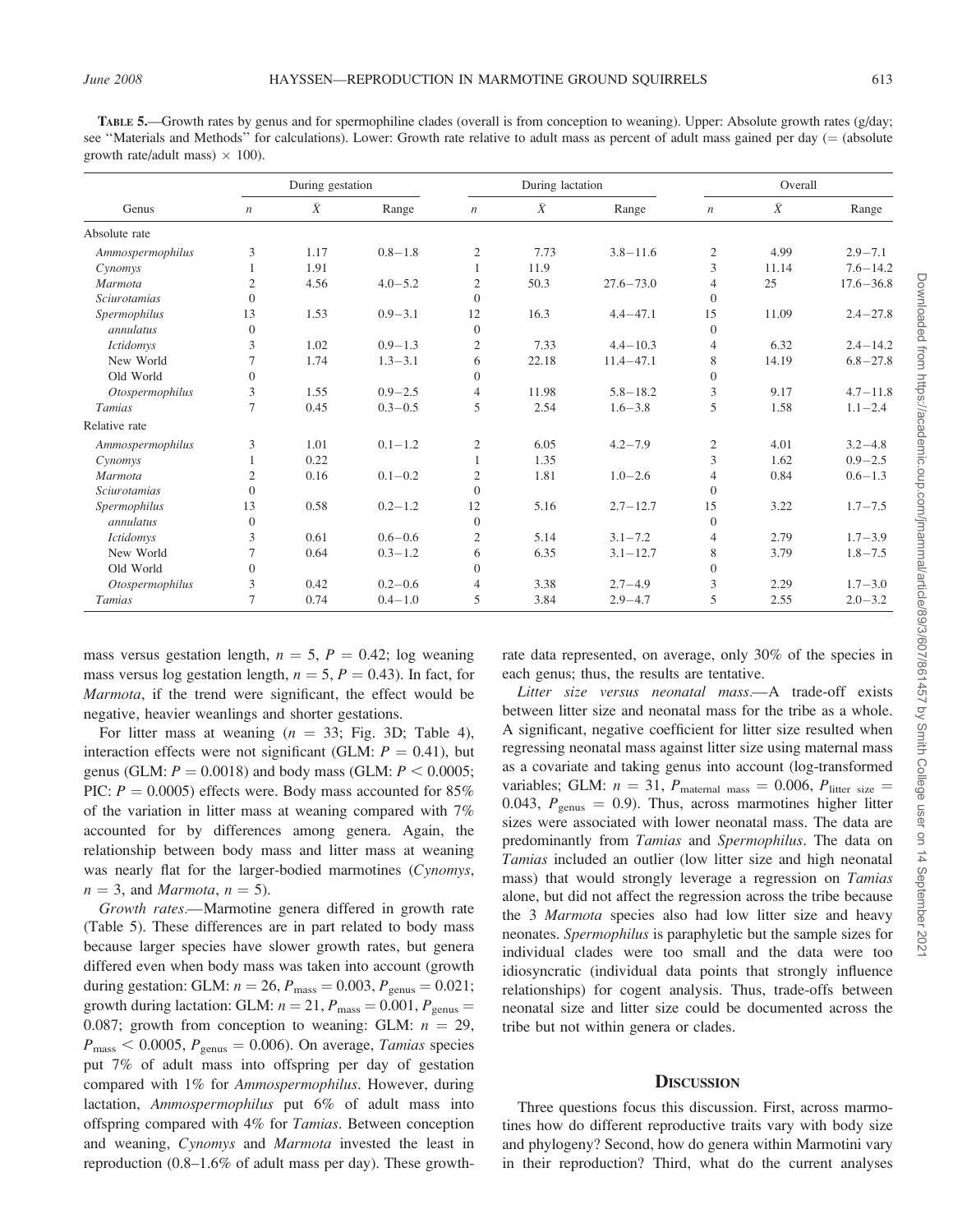indicate about the evolution of reproduction in marmotines, especially spermophilines?

# How Do Reproductive Traits Vary Across Marmotine Genera?

The present study supports and extends the work of Lord (1960), Moore (1961), Morton and Tung (1971), Levenson (1979), and Armitage (1981). Armitage's work is the most extensive and other comparisons of marmotines with tree squirrels (Heaney 1984) or nonmarmotine ground squirrels (Waterman 1996) have used Armitage's analysis and data as their foundation.

Armitage (1981) examined reproduction in 18 species of North American Marmotini from the 3 genera with the largestbodied squirrels: Cynomys (3 species), Marmota (3 species), and Spermophilus (12 species). His results are not directly comparable because he used geographically isolated populations of some species as independent data points and he did not consistently use log transformations. Nevertheless, for Cynomys, Marmota, and Spermophilus, Armitage (1981) concluded that weaning mass was smaller for larger females. This result was supported across marmotine genera. Larger genera had relatively smaller young. So Marmota produced relatively smaller young than Spermophilus, which produced relatively smaller young than Tamias. Within Ammospermophilus, Cynomys, and Marmota, this trend was not apparent but small sample sizes prevented conclusive analysis. Within Tamias and Spermophilus the trend was reversed, larger females had larger weanlings.

Armitage (1981) also suggested that weaning mass was positively correlated with gestation length. This result was not supported for marmotines overall or for any individual genus. Why the mass of a single offspring after lactation would be related to the length of pregnancy is not clear. Perhaps a more interesting comparison would be to see if the mass of a litter at weaning is related to the length of gestation and lactation. In other words, does producing a larger litter mass at weaning take longer? For marmotines, the answer is no. The length of gestation plus lactation was not related to litter mass at weaning. If anything, larger litters had a shorter time between conception and weaning (negative, but not significant, coefficient) and this was after removing the effects of body mass. Lactation length also was not related to litter mass at weaning. Again, if anything, larger litters were associated with shorter lactation lengths (negative, but not significant, coefficient and after removing the effects of body mass). Thus, in the present study, weaning mass was not related to the temporal component of reproductive investment but was strongly related to maternal mass both across the tribe and within genera.

Levenson (1979) and Morton and Tung (1971) examined growth rates of 5 species of Tamias, 1 species of Ammospermophilus, and 12 species of Spermophilus. Their calculations of growth rate differed from those used here but are most similar to the ''absolute growth rates'' in Table 5 for the entire reproductive interval (conception to weaning). For both their calculations and those presented here, the increase in offspring biomass per day was smallest in Tamias, intermediate in Ammospermophilus, and largest in Spermophilus. Thus, the larger the mother, the faster the absolute growth rate. However, an absolute 10-g/day increase in offspring biomass represents a relatively larger investment from a 100-g mother than from a 500-g mother.

Relative growth rate takes maternal mass into consideration and presents a different picture. Tamias still had the slowest growth rate but Ammospermophilus and Spermophilus were reversed. The smaller Ammospermophilus had a faster growth rate. The largest marmotines, Cynomys and Marmota, were not included in the previous work but were included in this study. Relative growth rates in both these genera were much slower those in Ammospermophilus, Spermophilus, and Tamias. Thus, the daily investment into offspring biomass during reproduction was a smaller proportion of maternal mass in larger females. The larger the mother, the slower the relative growth rate.

# What is the Reproductive Profile of Each Marmotine Genus?

The reproductive profile of Marmotini, with their large litter size and short gestation and lactation, is distinctive among squirrels. Within this broad pattern, genera differ. Squirrels with the highest (Ammospermophilus) and lowest (Marmota) energetic investment in reproduction of the entire family are included within the tribe.

Sciurotamias is not well studied. All that is known of its reproduction is that its litter size is 2.5. Given the phylogenetically basal position of Sciurotamias (Mercer and Roth 2003) and the fact that litter sizes for nonmarmotine squirrels range from 1.7 to 3.1 (Hayssen 2008), the ancestral litter size for all marmotine squirrels may be 2 or 3 but increased to 4 early in the evolution of the tribe.

Tamias is the most arboreal genus in the tribe. How, or if, these reproductive traits might relate to a more arboreal life is not clear. Tamias was 2nd only to Ammospermophilus among marmotines in energetic investment. Litter size was only half that of Ammospermophilus but, relative to adult mass, litter mass at birth and weaning were nearly as high. Thus, Tamias had fast growth rates. The fact that more aspects of reproduction in chipmunks were influenced by body mass, combined with the high growth rates, suggests that chipmunks might be reproducing closer to their physiological limit than other genera of marmotines.

Reproduction in Ammospermophilus was specialized along several dimensions. Because of its large litter size, Ammospermophilus had the largest energetic investment in reproduction. This high litter mass could be achieved either by increasing the lengths of gestation or lactation or by speeding up growth rate; Ammospermophilus did both. Before birth, increased investment was achieved by increasing growth rate, not gestation length. After parturition, Ammospermophilus both lengthened lactation and increased growth rate. In addition, although both Ammospermophilus and Tamias had fast growth rates, that of Ammospermophilus was 40–60% faster. Ammospermophilus does not usually hibernate and can produce  $>1$ litter in a year. Therefore, energy saved by not fattening up for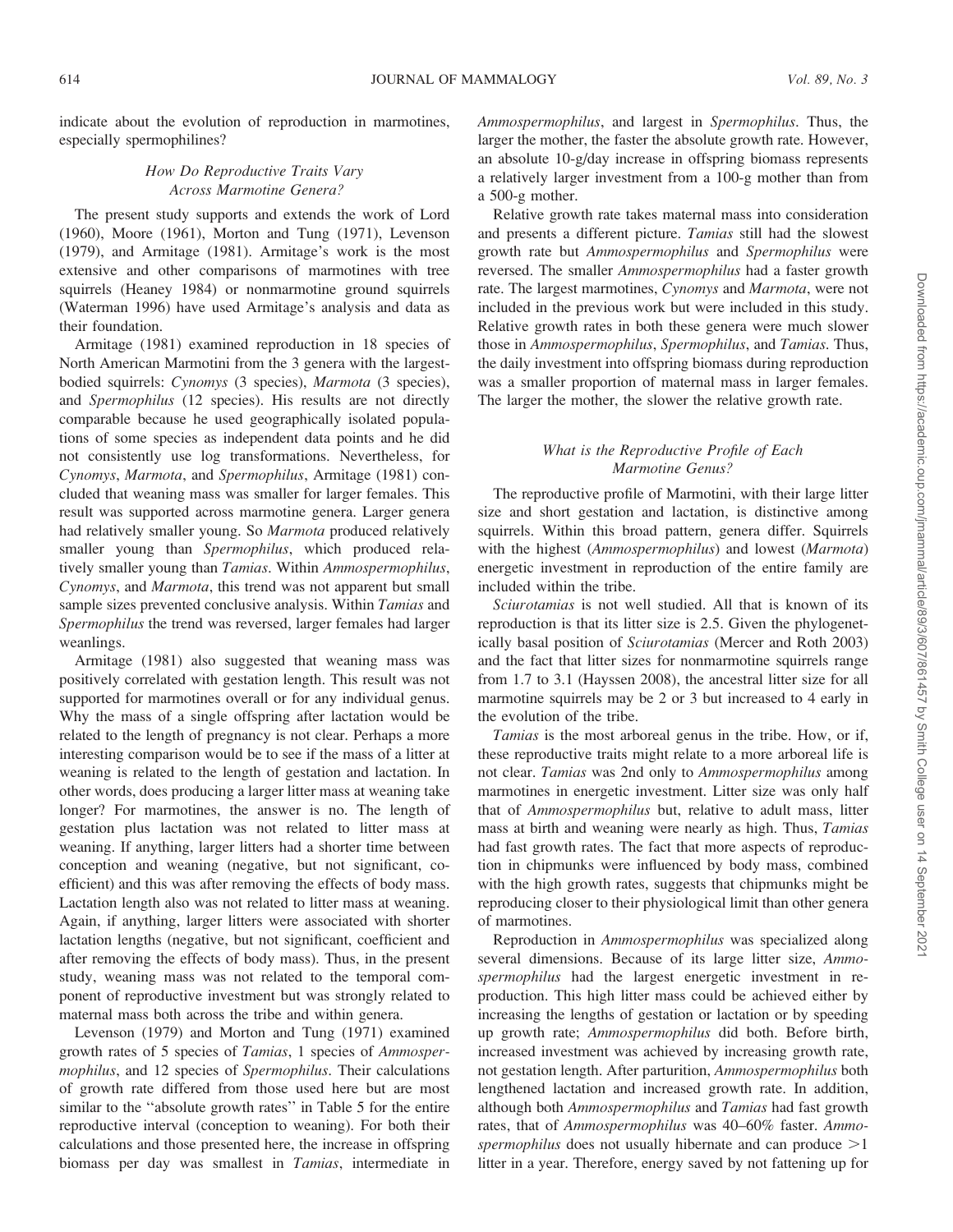hibernation can be channeled into offspring. Ammospermophilus excels at putting resources into offspring.

At the opposite extreme, Marmota had the smallest energetic investment of all squirrels. Neonatal mass was only 1% of adult mass and litter mass only 5%. Litter mass at weaning was only 50% of adult mass and growth rates were slow. Marmota relies extensively on hibernation over long winters and energetic investment may be channeled into winter survival rather than reproduction.

Reproduction in Cynomys was similar to that of Marmota but was otherwise not distinctive. Cynomys was intermediate in every reproductive character, suggesting reproduction in Cynomys is not specialized.

Overall, the distinctive marmotine reproductive profile was primarily that of the genus Spermophilus. That genus had the largest sample size, the greatest variability, and is paraphyletic (Harrison et al. 2003; Herron et al. 2004).

#### Evolution of Reproduction in Spermophiline Taxa

Three marmotine genera are nested within the paraphyletic Spermophilus: Ammospermophilus, Cynomys, and Marmota (Harrison et al. 2003). Thus, we can compare the reproduction of clades in Spermophilus with their sister taxa. The divergence of all these clades from earliest to most derived is annulatus (with Ammospermophilus as a sister taxon), the Otospermophilus clade, Marmota, the Old World clade, the New World clade, and finally the Ictidomys clade with Cynomys. These patterns of divergence allow hypotheses regarding the evolution of reproduction in these groups.

The basal annulatus clade is a sister taxon to Ammospermophilus. The only reproductive information on Sp. annulatus was a litter size of 4, whereas that for Ammospermophilus was 8. Given that smaller litter sizes are probably basal for sciurids overall (Hayssen 2008), and that the Otospermophilus clade also has smaller litter sizes, the large litter size in Ammospermophilus is probably derived.

The genus Marmota is the outgroup to the Old World, New World, and Ictidomys clades. With respect to litter size, nearly all of spermophilines in the Ictidomys clade, many in the New World clade, and some in the Old World clade had larger litters than those of Marmota, but most of the litter sizes in earlier lineages (Otospermophilus and annulatus clades) were similar to those of Marmota. Thus, the higher litter sizes in the Old World, New World, and Ictidomys clades are derived.

Cynomys is nested in the Ictidomys clade. Litter size in Cynomys (4 or 5) was smaller than that of the Ictidomys clade (6–8) and is probably plesiomorphic. The duration of reproduction was similar in Cynomys and the Ictidomys clade although gestation lengths were longer in Cynomys. For offspring mass, too few neonatal data  $(n = 1)$  were available to make comparisons for Cynomys. Individual weanlings were a similar percentage of maternal mass in Cynomys (22%) and the Ictidomys clade (24%), but litter mass at weaning was lower in Cynomys (110% versus 175%).

Like Cynomys and Tamias, Marmota tended to have long gestation lengths but the overall duration of reproduction in Marmota was similar to the later Old World and Ictidomys clades as well as the earlier Otospermophilus clade. The New World clade had decidedly shorter reproductive periods, both in gestation and lactation and hence overall. The distinctiveness of this short reproduction suggests that the trait is derived for the New World clade.

Comparisons of offspring size in Marmota versus the spermophiline clades were thwarted by sample size problems. Neonatal mass data were only available for 3 species of Marmota and no species in the Old World clade. Weaning mass data were available for 5 species of Marmota and 1 species in the Old World clade. Also, Marmota had the lowest energetic investment into offspring of the entire tribe suggesting that the way Marmota invests resources into reproduction is a derived trait.

In sum, comparisons across the spermophiline clade suggested 3 hypotheses. First, a litter size of 4 is probably basal for the group and thus the larger litter sizes in Ammospermophilus and the Old World, New World, and Ictidomys clades are derived. Second, the shorter reproduction of the New World clade is distinct and probably derived. Finally, the distinctly low investment into offspring biomass in Marmota is derived.

#### Overall Reproductive Patterns and Evolution

The 92 species of marmotines are all ground squirrels with similar locomotion, foraging, and habitat requirements, but with distinct reproductive strategies among genera. For instance, by not hibernating Ammospermophilus can channel resources into offspring and thus has the highest output of all marmotines. Tamias can hibernate and Tamias also has a high energetic investment into reproduction. Tamis is the only genus for which gestation length is influenced by body mass. Thus, Tamias is probably closer to the physiological limit of resource turnover than other genera.

Arctic and many temperate-zone marmotines live in areas with very short growing seasons. During this short season, they must reproduce and fatten up for the long winter. During the 1st half of the growing season, most of these squirrels devote their energy to reproduction. They then spend the 2nd half of the active season in efforts to fatten up for hibernation. The large-bodied Marmota exemplifies this pattern. Marmota is sharply seasonal and has few offspring with slow growth rates while under maternal care. Survival over the long hibernation period is clearly paramount for Marmota.

Reproduction in the highly social Cynomys does not stand out. Litter size is average; gestation and lactation are of average length. Growth rates and the energetic aspects of reproduction are most similar to those of large Marmota. Although all 5 species are large, Marmota are much larger and some Spermophilus are as large as Cynomys. Also, hibernation is a critical feature of marmot biology but is variable in Cynomys. Thus, body mass and seasonal climate patterns are not constraints to reproduction in Cynomys.

Reproductive investment in Cynomys and Marmota contrasts strongly with that in *Ammospermophilus* and *Tamias*. The energetic component of reproductive investment is much smaller in the larger prairie dogs and marmots than in the smaller